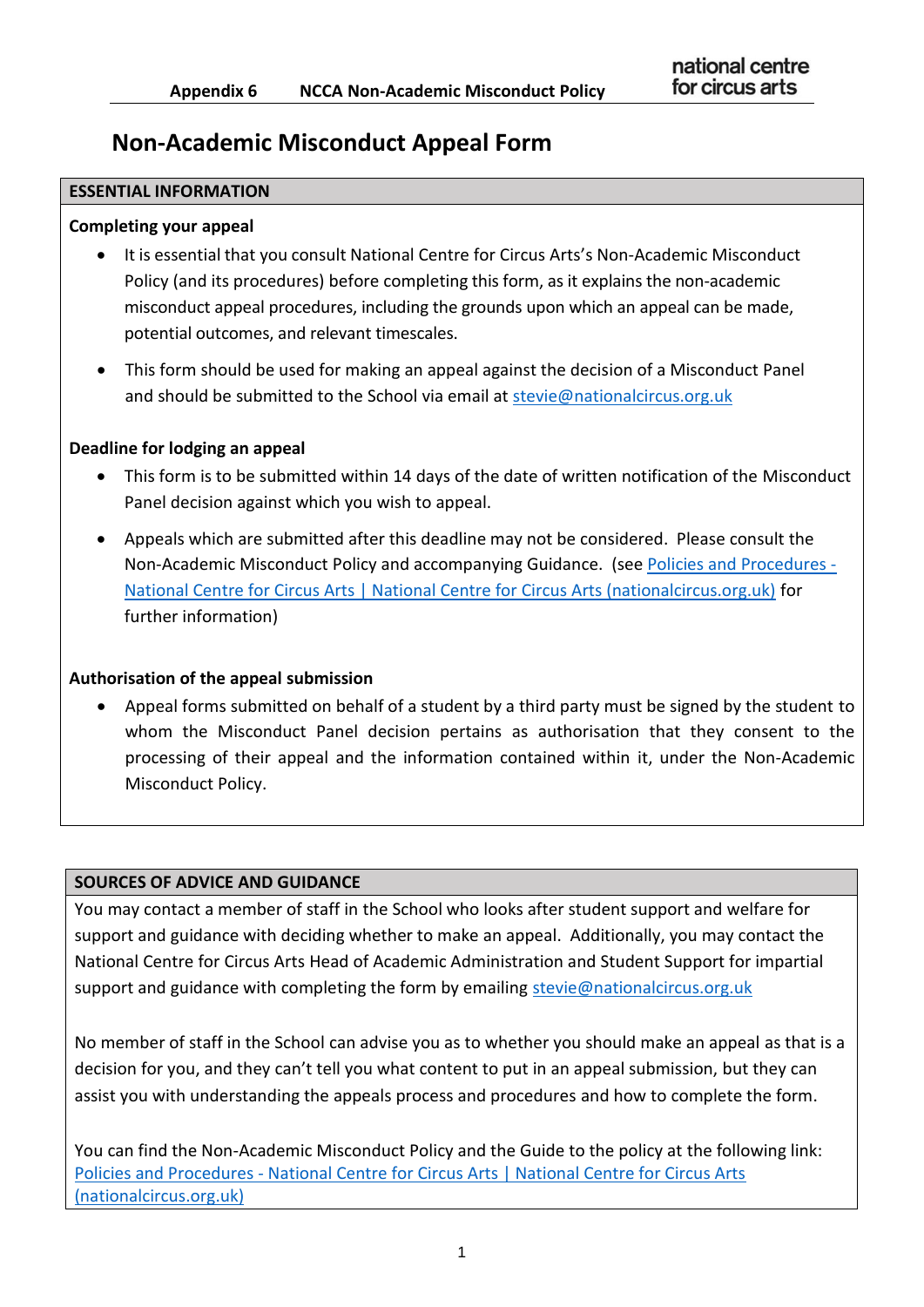## **Appendix 6 NCCA Non-Academic Misconduct Policy**

| 1. Your Details                        |  |
|----------------------------------------|--|
| <b>Full Name</b>                       |  |
| <b>Student Number</b>                  |  |
| <b>Course of Study</b>                 |  |
| Undergraduate / Postgraduate           |  |
| <b>CDD School</b>                      |  |
| Year of Study (eg 1, 2 or 3)           |  |
| Level of Study (eg Level 4, 5, 6 or 7) |  |
| <b>Contact Address</b>                 |  |
| <b>School Email Address</b>            |  |
| <b>Alternative Email Address</b>       |  |
| <b>Contact Telephone Number</b>        |  |

# **2. Your Appeal**

Please **indicate the criteria** under which you are making your appeal. You may make your appeal under more than one criteria, but must make it under at least one of the criteria in the table below.

| Please tick all the criteria under which you are making your appeal |    |                                                                                                                                                                                                                                                          |
|---------------------------------------------------------------------|----|----------------------------------------------------------------------------------------------------------------------------------------------------------------------------------------------------------------------------------------------------------|
|                                                                     | a) | There has been procedural irregularity i.e. that some rules or procedures<br>were not applied correctly                                                                                                                                                  |
|                                                                     |    | b) There was prejudice or bias on the part of a decision-maker                                                                                                                                                                                           |
|                                                                     | C) | The decision(s) is/are unreasonable and/or the sanction or outcome<br>disproportionate                                                                                                                                                                   |
|                                                                     | d) | There is new evidence that is also material to the case, which the student<br>can demonstrate was for good reason not previously available, and sufficient<br>evidence remains that this warrants further consideration by a Misconduct<br>Appeals Panel |

When submitting your appeal, you should **include all relevant evidence** that you wish to have considered in support of your appeal. You should also **include a clear explanation of why you believe your case meets the ground(s)** upon which you are making your appeal, and why your case merits further consideration.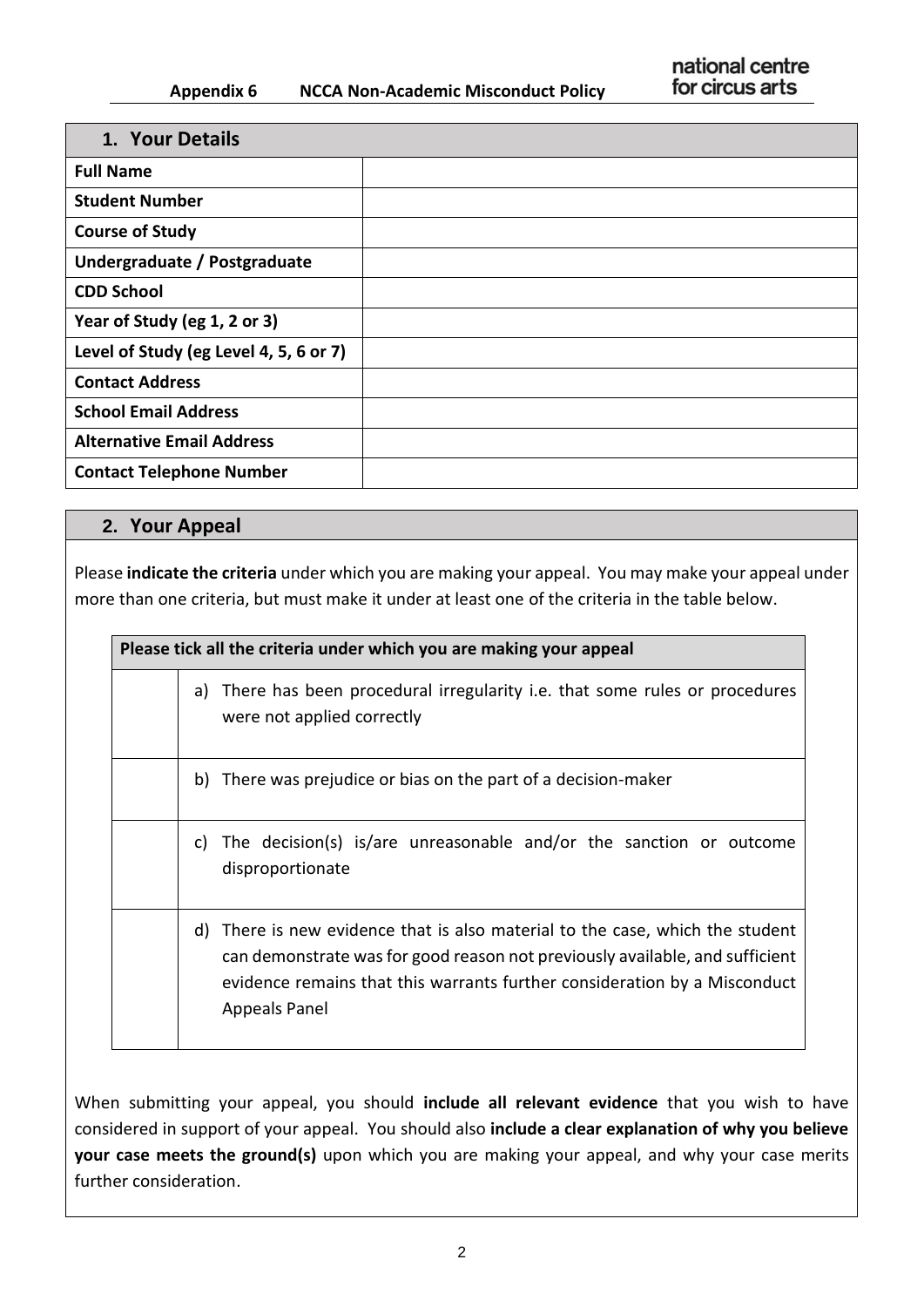## **Name:**

# **3. Your Appeal Statement**

*Use this section to provide your explanation of how your case meets the ground(s) upon which you are appealing. Clearly state the ground(s) on which you are making your appeal. If you are appealing on more than one ground, please clearly address each ground in turn. When reporting events please provide these in chronological order if you can. This box will expand as you type if you need it to, so make sure you include all the information you want to have considered in your appeal.*